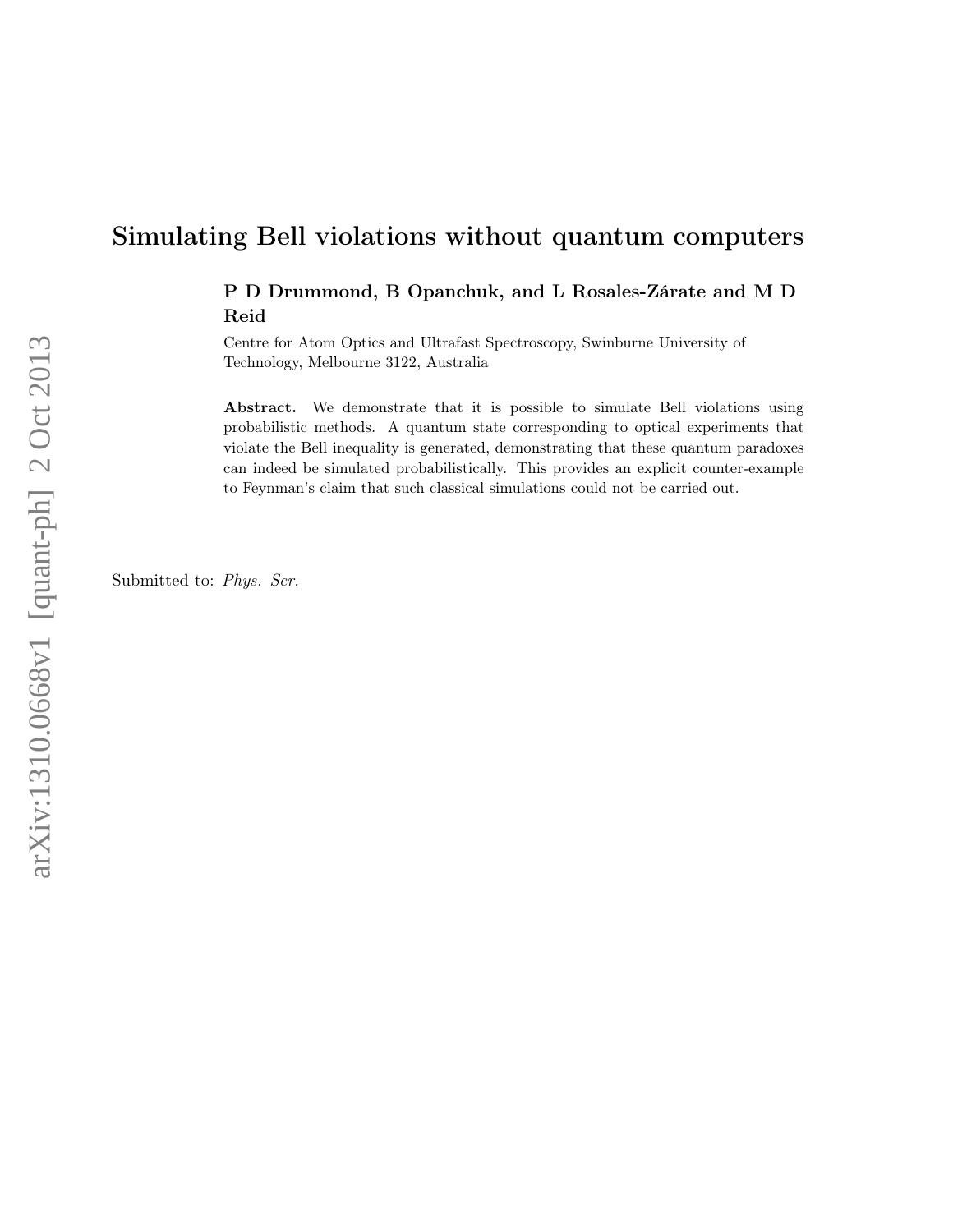### 1. Introduction

The simulation of quantum dynamics is a hard problem in physics for systems with many degrees of freedom. While large classical systems can be readily simulated with computers, this is difficult with large quantum systems due to the exponentially growing size of Hilbert space. Since an expansion in eigenstates of the Hamiltonian is virtually impossible for many-body systems, one possible solution is to use probabilistic sampling. This approach was apparently ruled out by a claim of Feynman [\[1\]](#page-6-0), where he asked

## Can quantum systems be probabilistically simulated by a classical computer?

His answer to the question was:

# If you take the computer to be the classical kind and there's no changes in any laws, and there's no hocus-pocus, the answer is certainly, No!

This led Feynman to propose the use of quantum computers for these types of simulation, and his argument has motivated extensive research on quantum computing. However, large-scale quantum computers are not yet available. An important question therefore is whether probabilistic simulation with classical computers are truly excluded, as this claim would certainly imply. Is there some way that one can in fact use probabilistic sampling with existing digital computers for these challenging tasks? And if so, to what degree of practicality?

Given the known decoherence problems in constructing quantum computing hardware for quantum simulations, practical alternative strategies using software would be extremely useful. Here we demonstrate, by carrying out a simulation, that Bell's theorem does not rule out probabilistic simulation methods. Our results treat the case considered by Feynman, which is a four mode photonic state used in experimental demonstrations, equivalent to two correlated spin-half particles.

This allows us to demonstrate, by means of explicit, direct computer simulation, that the answer to Feynman's original question is actually " $Yes$ ". Our main emphasis is the fundamental question of whether it is possible to probabilistically treat Bell violations, which was claimed to be impossible in this early literature. In fact, the "not so black and white" nature of Feynman's claim was always apparent, given the existence of positive phase space methods that were known at the time. It was sometimes interpreted that these methods would only be useful for semiclassical states, rather than the Bell state. We show this is not so by carrying out localized probabilistic sampling of a Bellviolating quantum state for the first time, using random sampling to obtain results in complete agreement with quantum mechanics.

One may ask then, in Feynman's words: what is the "hocus-pocus" that allows these simulations? Very simply, we only require that average correlations of the simulation outputs correspond to quantum mechanics. We do not ask the measurement values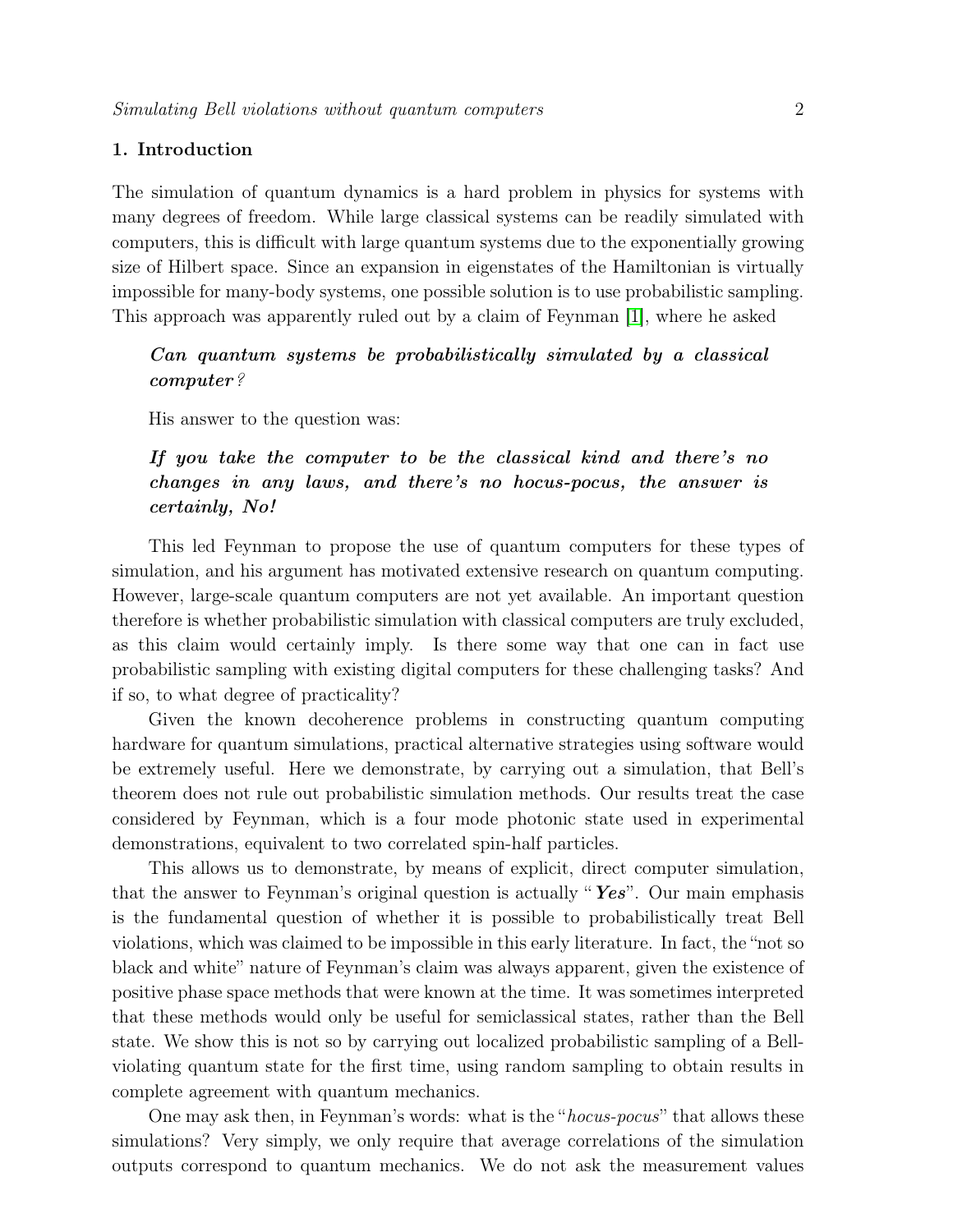and their probabilities to be exactly identical to quantum mechanics. This allows us to average over probabilities of phase-space variables whose values are not integer eigenvalues. Another possible way to overcome this argument could be to treat nonlocal simulation, which exploits another loophole in Feynman's logic: a simulation doesn't have to satisfy locality. We do not investigate this option here, since our simulations use local variables, although removing this restriction may provide additional resources.

We use positive phase-space distributions of quantum mechanics for our purpose  $\ket{2}$ , [3\]](#page-6-2). These exist for every quantum state, including Bell states. Their statistical moments correspond to quantum correlations. The advantage of probabilistic sampling — which Feynman also realized — is that the exponential growth of memory size with the number of qubits is removed. This potentially eliminates the problem of rapid increase in memory size with orthogonal expansions. The details of the important related issues of computational efficiency, error propagation and general scalability cannot be treated here for space reasons.

Instead, we simply wish to examine Feynman's original argument, by asking if probabilistic simulations of quantum states can be carried out along the lines proposed in his original paper, i.e., by constructing correlations using products of variables obtained from probabilistic sampling.

#### 2. Feynman's argument

Earlier investigations on the limits to computation had focused on the dissipation of energy in standard logic operations. Accordingly, it was rather natural to investigate the possibility first of dissipationless logic [\[4\]](#page-6-3), then of quantum logic [\[1\]](#page-6-0) as alternatives.

Feynman's paper addressed the issue of exponential scaling in quantum dynamics. Was this a problem that classical computers could be used to solve? If not, perhaps quantum computers would be needed. Feynman's logic here was reasonably clear. Random sampling methods are known as a way to treat many other exponentially complex problems. If one could rule out probabilistic sampling by considering a known quantum state, this entire strategy could then be eliminated for quantum simulations.

To prove this, Feynman turned to Bell's theorem [\[5\]](#page-6-4), which shows that all local hidden variable (LHV) theories are inequivalent to quantum mechanics. His argument used a small quantum system without inherent exponential complexity. However, by assuming that a probabilistic simulation is equivalent to a hidden variable theory, Feynman could argue from this simple case that no general probabilistic method was possible. It is this claim that we investigate here.

To explain this in greater detail, we recall that a Bell inequality is a constraint on observable correlations of a physical system that obeys a local hidden variable theory. This is a theory that has the property of local realism, as defined by Einstein. In the case of particles emitted from a common source, measurements of two spatially separated observers are obtained by taking random samples of a common parameter  $\lambda$ .

Measured values are then functions of some local detector settings and the hidden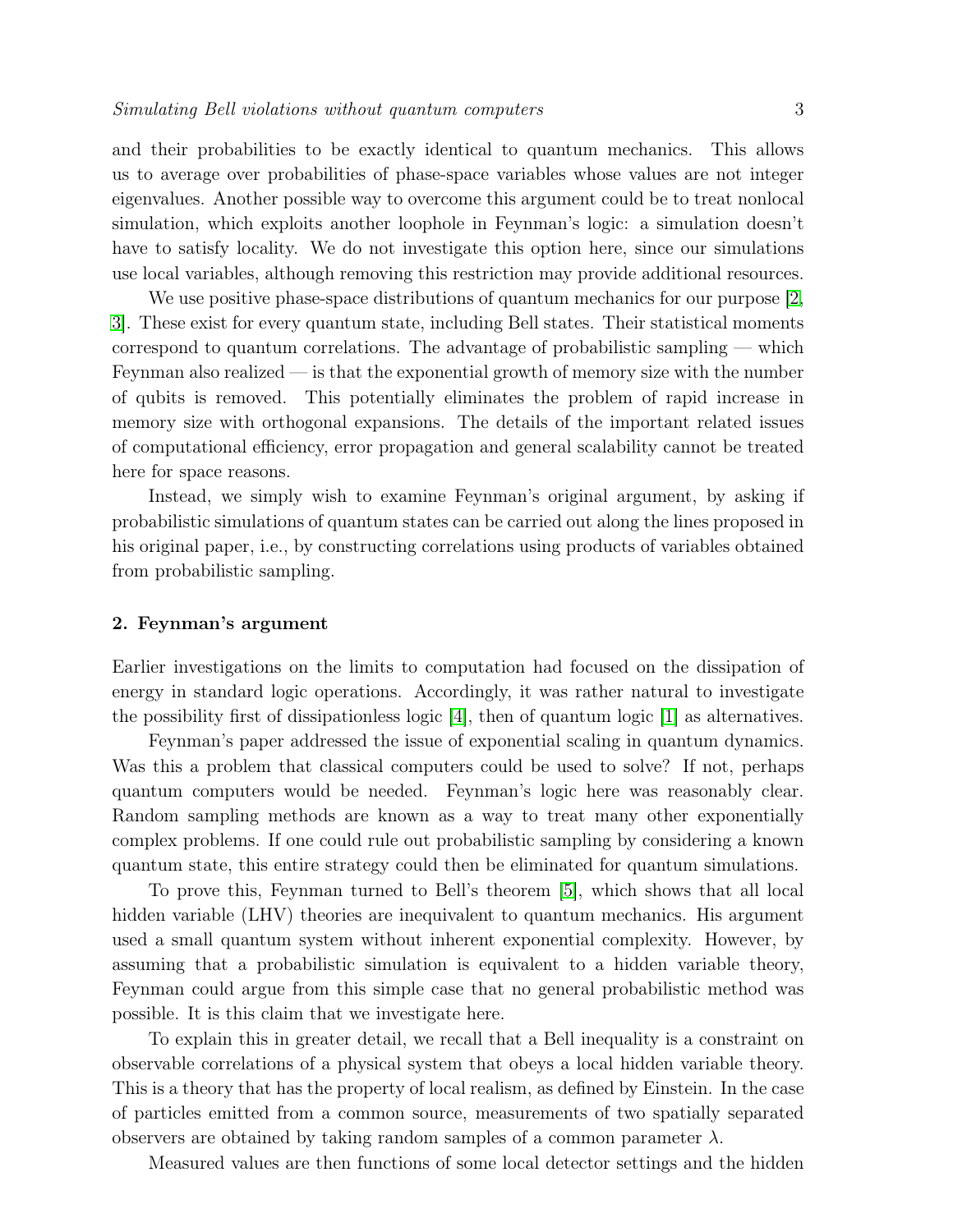parameter  $\lambda$ , which could be any variable. Mathematically, the correlations in a hidden variable theory are obtained from a probabilistic calculation of form:

<span id="page-3-1"></span>
$$
\langle \hat{X}_1 \hat{X}_2 \rangle = \int X_1(\lambda) X_2(\lambda) P(\lambda) d\lambda. \tag{1}
$$

Here,  $X_i(\lambda)$  have values that correspond to the experimentally measured eigenvalues. This is just how one might expect to carry out a probabilistic simulation. However, as we will see, this restriction on the values of  $X_i(\lambda)$  — which is needed for LHV theories — is not essential for a probabilistic simulation.

#### 3. Optical Bell violations

A popular route to Bell violation experiments is using an atomic cascade, or more recently using parametric down-conversion, with the resulting state:

<span id="page-3-0"></span>
$$
|\Psi_B\rangle = \frac{1}{\sqrt{2}} \left( a_{1+}^\dagger a_{2+}^\dagger + a_{1-}^\dagger a_{2-}^\dagger \right) |0\rangle. \tag{2}
$$

Here we suppose that  $a_{1\pm}^{\dagger}$  creates a photon in spatial mode 1, which is detected at site A with polarization of  $s = \pm 1$  respectively, and similarly for operators of mode 2 detected at site B. The version of Bell's inequality given by Clauser, Horne, Shimony and Holt, (the CHSH form) [\[6\]](#page-6-5) is especially important, as it gives LHV limits to the expected correlation for the above experiment conducted by Alice and Bob:

$$
C[A, B] + C[A, B'] + C[A', B] - C[A', B'] \le 2,
$$
\n(3)

where  $C[A, B]$  is the correlation, A and A' are measurements at location A with two different polarizer angles, while  $B$  and  $B'$  are the corresponding measurements at location B. It is usually assumed that assume the observed values are  $+1$  or  $-1$ . We note that a calculation within quantum mechanics shows that, for a singlet quantum state known as the Bell state, the Bell inequality is predicted to be violated. Quantum mechanics predicts that at a relative polarizer angle  $\theta = \pi/8$ :

$$
\Delta(\theta) = \frac{1}{2} \left[ \langle \hat{A}\hat{B} \rangle + \langle \hat{A}'\hat{B} \rangle + \langle \hat{A}\hat{B}' \rangle - \langle \hat{A}'\hat{B}' \rangle \right] - 1 = \sqrt{2} - 1 > 0. \tag{4}
$$

Feynman's claim was that a classical probabilistic simulation could not replicate this violation. Hence he argued that classical probabilistic methods using a computer could not be used to simulate quantum dynamics.

#### 4. Positive P-representation

To demonstrate a counter-example - a probabilistic simulation of the bipartite Bell inequalities given above - we use the positive-P representation [\[3\]](#page-6-2). This is an expansion of an arbitrary density matrix  $\hat{\rho}$  in coherent state projectors:

$$
\widehat{\rho} = \int P(\vec{\alpha}, \vec{\beta}) \widehat{\Lambda}(\vec{\alpha}, \vec{\beta}) d^{2M} \vec{\alpha} d^{2M} \vec{\beta}.
$$
\n(5)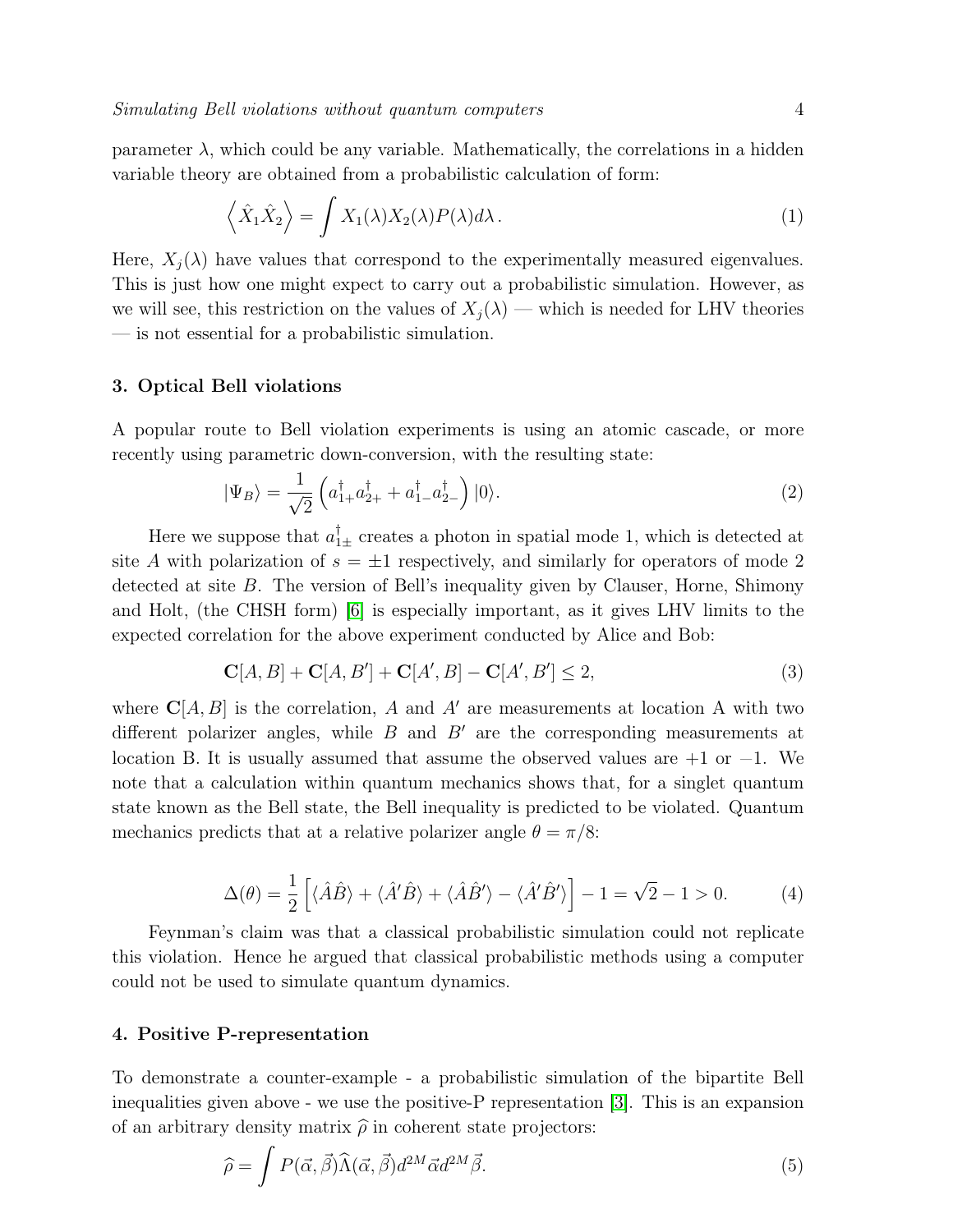Simulating Bell violations without quantum computers  $5\,$ 

Here, the projector is  $\widehat{\Lambda}(\vec{\alpha}, \vec{\beta}) = |\vec{\alpha}\rangle \langle \vec{\beta}^* | / \langle \vec{\beta}^* | \vec{\alpha} \rangle$ , and  $|\vec{\alpha}\rangle = |\alpha_1 \dots \alpha_n\rangle$  is a multimode coherent state of a bosonic field. The probability function  $P(\vec{\alpha}, \beta)$  is defined on an enlarged, nonclassical phase-space, which allows positive probabilities. This method leads to an exact mapping between the quantum mechanics of any bosonic field, and a phase-space probability distribution [\[3\]](#page-6-2). This was already known by 1982.

The correlations of quantum counts  $\hat{n}_i = \hat{a}_i^{\dagger} \hat{a}_i$  at different locations are simulated using:

<span id="page-4-0"></span>
$$
\langle \hat{n}_i \dots \hat{n}_j \rangle = \int n_i \dots n_j P(\vec{\alpha}, \vec{\beta}) d^{2M} \vec{\alpha} d^{2M} \vec{\beta}.
$$
 (6)

where  $n_i \equiv \alpha_i \beta_i$ . The effects of a polarizer are simply obtained on taking linear combinations of mode amplitudes, just as in classical theory.

One can obtain the positive-P distribution using a variety of methods, since the representation is not unique. Here, we represent the photonic Bell state of Eq [\(2\)](#page-3-0) using a generic construction which exists for all quantum states [\[3,](#page-6-2) [7\]](#page-6-6):

<span id="page-4-1"></span>
$$
P(\vec{\alpha}, \vec{\beta}) = \frac{1}{(2\pi)^{2M}} e^{-|\vec{\alpha} - \vec{\beta}^*|^2/4} \left\langle \frac{\vec{\alpha} + \vec{\beta}^*}{2} \middle| \hat{\rho} \middle| \frac{\vec{\alpha} + \vec{\beta}^*}{2} \right\rangle.
$$
 (7)

There is a remarkable similarity between the hidden variable theory [\(1\)](#page-3-1) of Bell, and the positive-P formula [\(6\)](#page-4-0) for quantum correlations. However, while a hidden variable theory obeys Bell's theorem, the positive-P theory is fully equivalent to quantum mechanics, and can violate Bell inequalities. The reason for the difference is due to the different quantities calculated in the correlations. The fundamental observables in Bell's case, of form  $X(\lambda)$ , are equal to observed integer photon counts.

The corresponding observables in the positive-P case, of form  $n(\vec{\alpha}, \vec{\beta})$ , are complex numbers whose mean values and correlations correspond to physical means and correlations. This difference allows the positive-P distribution to be equivalent to quantum mechanics, even though it looks similar to a hidden variable theory. This point was made in an article by Reid and Walls [\[8\]](#page-6-7), which proposed the modern Bell inequality experiments using parametric down-conversion to generate photon pairs.

#### 5. Simulation results

In our simulations, we choose to expand the Bell state, Eq [\(2\)](#page-3-0) using the standard method of Eq [\(7\)](#page-4-1). While it is also possible to solve the dynamical stochastic equations for the parametric amplifier used in experiments [\[9\]](#page-6-8), here we are simply interested in demonstrating that probabilistic sampling of the Bell state is possible. In the ideal Bell case, the actual distribution has  $M = 4$  modes with 16 real dimensions, having the form:

$$
P(\vec{\alpha}) = \left(\frac{|\vec{\alpha}_{A+} \cdot \vec{\alpha}_{B+}|^{2N}}{\pi^8 \left(N+1\right) \left(N!\right)^2}\right) e^{-|\vec{\alpha}_{+}|^2 - |\vec{\alpha}_{-}|^2}.
$$
\n
$$
(8)
$$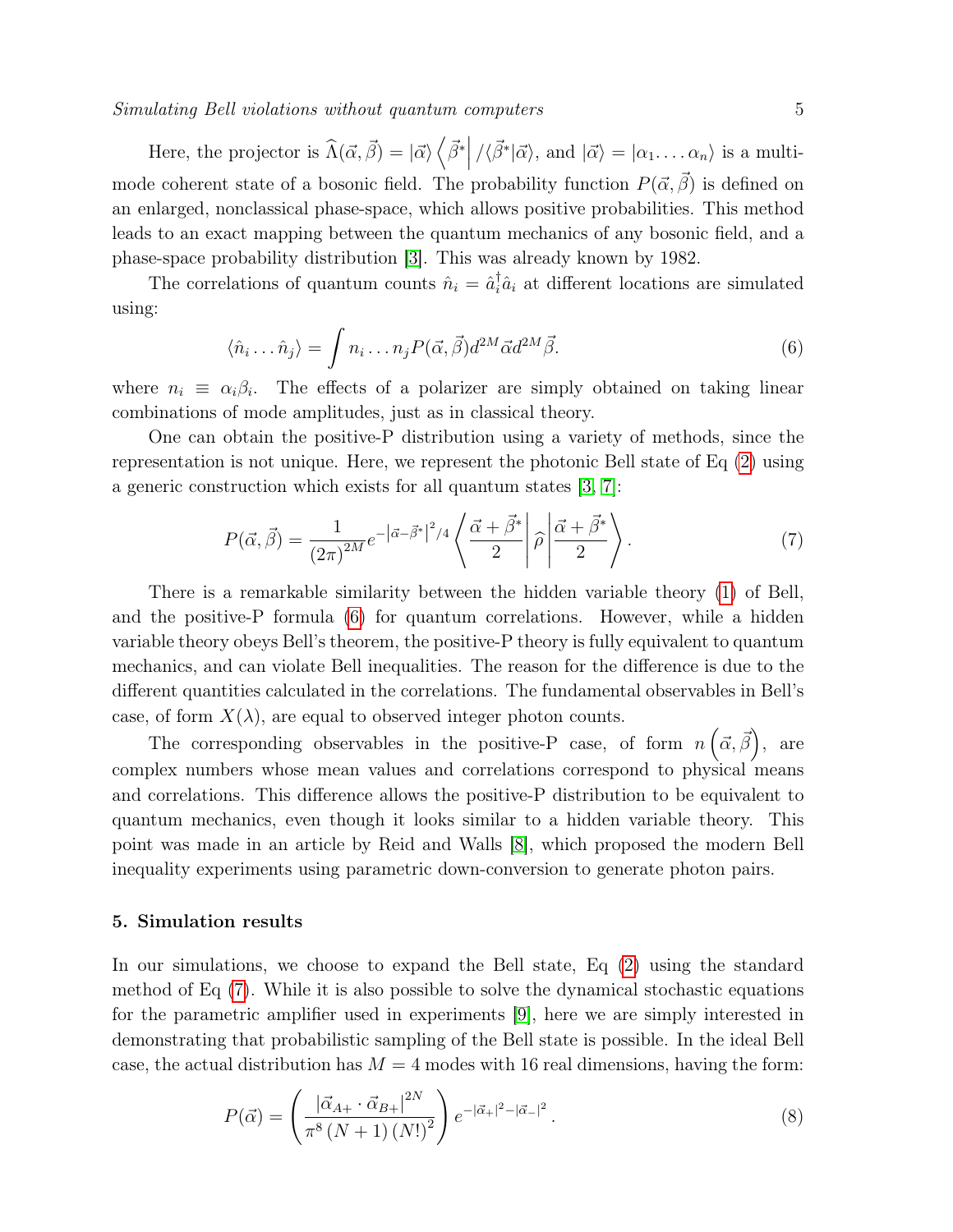

<span id="page-5-0"></span>Figure 1. Probabilistic violation of a Bell inequality with  $2 \times 10^6$  random samples. The simulated Bell violation  $\Delta(\theta)$  is graphed as a function of the relative polarizer angle  $\theta$ . The filled area corresponds to the estimated error range around the mean of  $\Delta(\theta)$  for the sampled state, while the dashed line is the quantum mechanical prediction.



<span id="page-5-1"></span>Figure 2. Distribution of variables correspond to spins and correlations.

Here  $\vec{\alpha}_{\pm} = (\vec{\alpha} \pm \vec{\beta^*})/2$  are the sum and difference coordinates respectively. Clearly,  $\vec{\alpha}_-$  can be sampled using Gaussian variates. The notation  $\vec{\alpha}_{A,B+}$  indicates the coherent state sum vector projected on the A and B observers respectively. The sum distribution is more complex, but can be readily sampled using the von Neumann rejection method, with a standard lambda distribution as the reference distribution.

The resulting Bell violation is graphed in Fig [\(1\)](#page-5-0). This demonstrates complete agreement with quantum predictions, up to a sampling error which can be reduced at will by taking more samples. However, the results of Fig  $(2)$  are more interesting. This figure shows the joint distribution of the Schwinger variables that correspond to the spin projections and their correlations. In a physical measurement, these would all have eigenvalues of  $\pm 1$ . Instead, we see that the variables corresponding to spin measurements go outside their quantum bounds. Intriguingly, this is exactly what is predicted for weak measurements, which suggests that a close relationship exists between these simulations and the concept of a weak measurement.